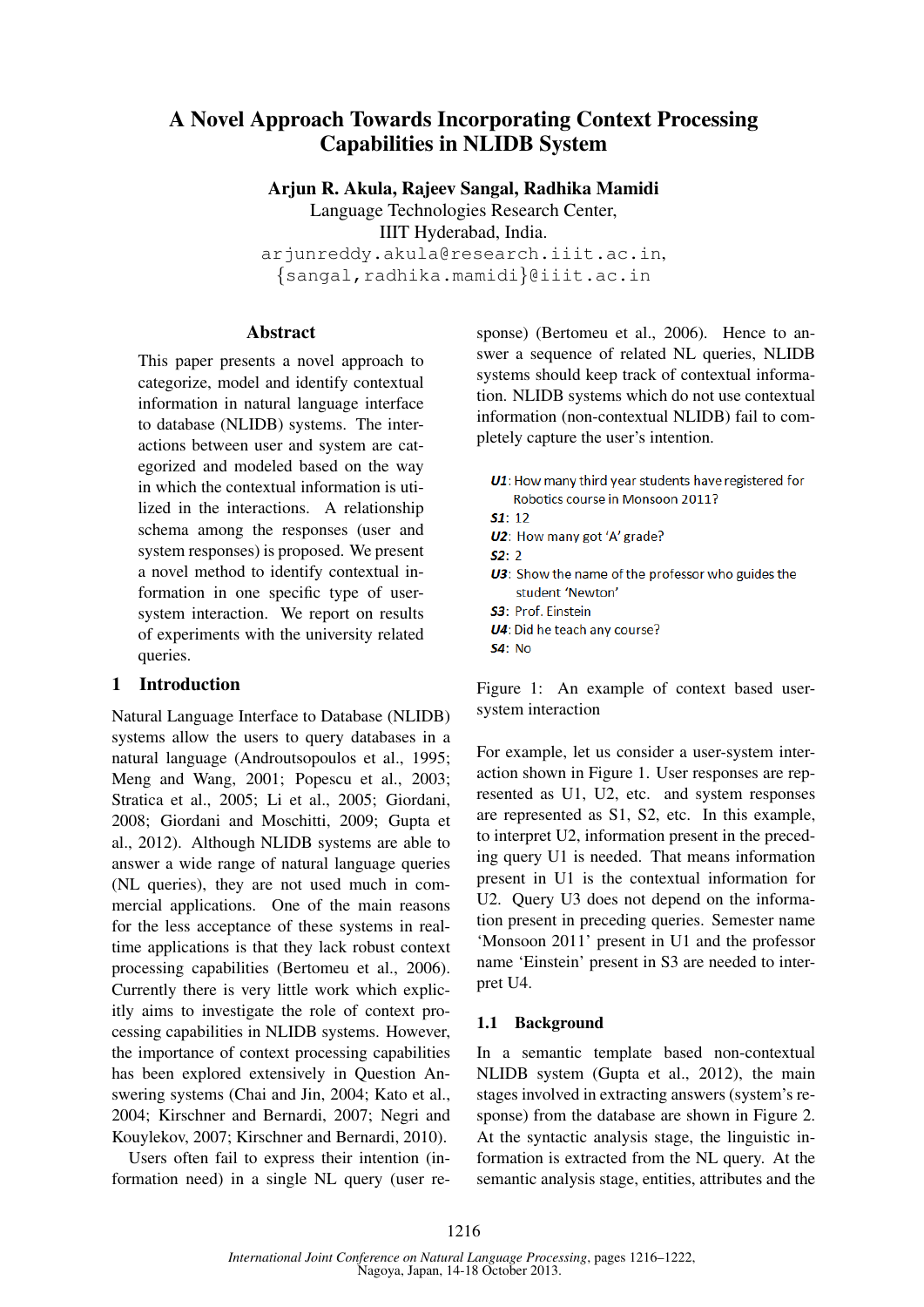values to these attributes are identified by using the output of the syntactic analysis module and semantic templates. At the query processing stage, entities identified in the semantic stage are mapped onto the domain conceptual model based on an entity relationship graph (ER graph) and a shortest path in the ER graph connecting them is computed. SQL (Structured Query Language) query is generated using the path obtained and the SQL query is later executed to produce results.



Figure 2: NLIDB system without context processing capabilities

In our approach, the context processing capabilities are incorporated into a non-contextual NLIDB system without disturbing the internal functioning of the existing modules of the system as shown in Figure 3.



Figure 3: Context based NLIDB system

### 2 Related Work

Chai and Jin (2004) and Sun and Chai (2007) investigate the role of discourse modeling to track contextual information in interactive Question Answering systems. They analyzed the relations between user's responses and proposed models based on centering theory to identify the contextual information. However, the above mentioned models fail to utilize system's responses. Kirschner and Bernardi (2007) and Bernardi and Kirschner (2008) proposed models which utilize both user's responses and system's responses. But, in all these approaches, no attempt was made to understand the structure of user-system interactions. *We believe that understanding the structure of user-system interactions is the key to identifying an effective model to track contextual information.*

Bertomeu et al. (2006) made an attempt to understand the structure of user-system interactions. Along the lines of their work, we aim to identify models which reflect the underlying structure of user-system interactions. We propose three models based on the way in which the contextual information is utilized in the user-system interactions. Contextual information can sometimes be found beyond the immediate preceding responses (antecedents) as discussed in (Bertomeu et al., 2006). The approach proposed in this paper was able to identify contextual information present in such responses. Further, it was also able to identify the contextual information present in more than one antecedent.

The remainder of this paper is organized as follows. In section 3, we more precisely define the problem and introduce our terminology and notation conventions. In section 4, we categorize the interactions between user and system. We model the user-system interactions in section 5. We propose a relationship schema among the responses (user and system responses) in section 6. In section 7, using these relations, we present a novel method to identify contextual information for one of the models proposed in section 5. Finally, we present our experimental results in section 8 and conclude in Section 9.

#### 3 Problem

Responses by both user and system in a usersystem interaction can be grouped into a set based on the information shared among them. Each individual group is called 'local contextual group' (LCG) and the corresponding information (i.e. information present in every user response of that group) maintained by it is called 'local contextual information' (LCI) or 'contextual information'. Given a user response, first we need to identify the LCG to which it belongs and then use the corresponding LCI to interpret the user response.

The following notation is used throughout this paper:

 $lc<sub>i</sub>$  denotes the i<sup>th</sup> LCG.

 $u_{kl}$  denotes the k<sup>th</sup> user response and there are *l* LCGs just before this response is given by the user.  $s_{kl}$  denotes the k<sup>th</sup> system response and there are *l* LCGs just before this response is given by system.

For every user response  $u_{kl}$ , there will be a corresponding system response *skl*. We define the pair  $(u_{kl}, s_{kl})$  as a **dialogue unit**  $d_{kl}$ .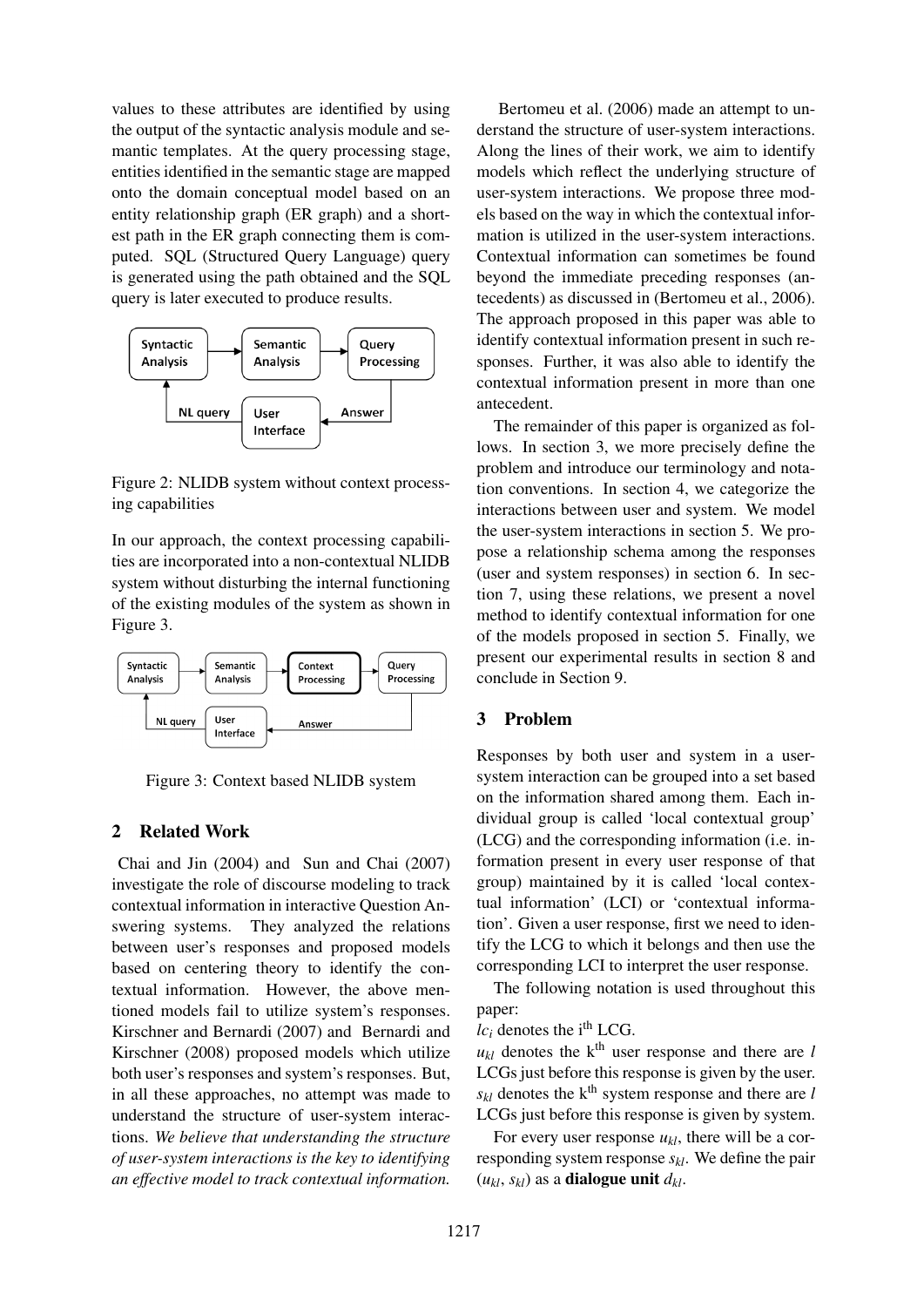The user response  $u_{kl}$  can either belong to any of the previous LCGs  $lc_{i=1,2,3}$   $\ldots$  *l* or it can lead to the formation of new LCG  $lc_{l+1}$ . This is because the user can only either refer to the past information or can provide new information. User cannot refer to future local contexts (i.e.  $i > l+1$ ).

The system response *skl* can only belong to any of the previous local contexts  $lc_{i = 1,2,3...}$ . It cannot belong to  $lc_{l+1}$  or any of the other future local contexts. This is because the system can only provide output for the past  $(i < l)$  user responses. Hence, only a user response can create a new LCG.

So there are two primary steps to identify contextual information of a user response  $u_k$ : (a) To identify all the LCGs present in the interaction and (b) To find the corresponding LCG to which *ukl* belongs.

### 4 User-System Interactions

Kato et al. (2004) categorized the interactions between user and system into two types: Browsing type and Gathering type. In our experiments, we found a similar and more finer categorization to be helpful for analyzing the interactions:

1) Strongly Coherent interaction: In this kind of interaction, the user interacts with the system with a topic in mind and a goal to achieve. In our experiments, we found that most of the responses in such an interaction are closely related with each other (section 8).

2) Coherent interaction: In this kind of interaction, the user only knows about the topic and he does not have any specific goal. Here, the responses may not be as closely related as in strongly coherent interactions.

3) Weakly Coherent interaction: In this kind of interaction, the user neither has a topic nor a goal. Most of the responses in this type of interaction may not be related with each other.

#### 5 Modeling User-System Interaction

Depending on the way in which the contextual information can be utilized in the user-system interactions, we propose the following three models:

1) Linear Disjoint Model: In this model, the following three conditions hold true:

condition 1:  $u_{kl}$  can belong to only one LCG. condition 2:  $u_{kl} \in lc_i$  or  $u_{kl} \in lc_{i+1}$ , where  $i = l$ . This implies that user response can only either belong to the immediate previous LCG or it can form

#### a new LCG.

condition 3: All LCGs are disjoint.

This implies that responses belonging to a LCG can be interpreted without depending on the information present in responses belonging to any of the other LCGs.

For example, let us consider a Linear Disjoint interaction (i.e. user-system interaction which can be modeled by Linear Disjoint Model) shown in Figure 4. In this example,  $d_{10}$ ,  $d_{20}$  belong to first LCG and  $d_{31}$ ,  $d_{41}$  belong to second LCG. We can interpret the responses belonging to second LCG without depending on the information present in responses belonging to first LCG.



Figure 4: An example of Linear Disjoint interaction

2) Linear Coincident Model: In this model, condition 1 and condition 2 hold true. Condition 3 does not hold true if *lc<sup>i</sup>* and *lc<sup>j</sup>* are adjacent (i.e. *|*ji*|* = 1). This implies that interpreting responses belonging to a LCG may need the information present in the responses belonging to its adjacent LCG.



Figure 5: An example of Linear Coincident interaction

For example, let us consider an example of Linear Coincident interaction shown in Figure 5. In this example,  $d_{10}$  belong to first LCG and  $d_{21}$  belong to second LCG. *u<sup>21</sup>* corefer the student name 'Newton' present in *u10*. Hence interpreting the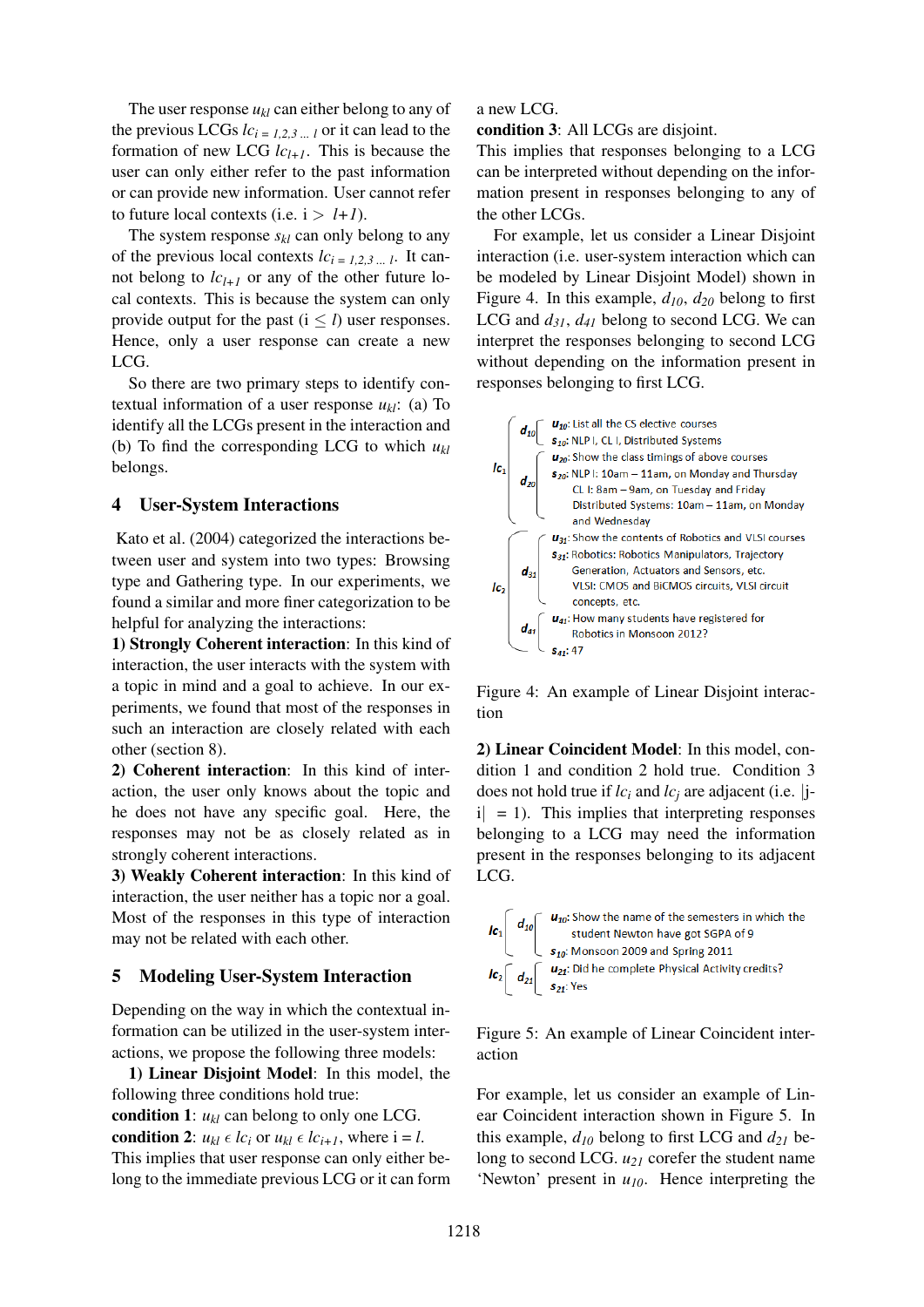responses belonging to second LCG needs the information present in responses belonging to first LCG.

It may also be noted that *d<sup>10</sup>* and *d<sup>21</sup>* may appear to belong to the same LCG but this is not so. If we assign both  $d_{10}$  and  $d_{21}$  to same LCG, then the information present in  $d_{10}$  would be used to interpret *u21*. In this case *u<sup>21</sup>* would be interpreted as 'Did Newton complete Physical Activity credits in Monsoon 2009 and Spring 2011'. But the user's intention is to know whether Newton completed Physical Activity credits or not (in any of the semesters). Hence both  $d_{10}$  and  $d_{21}$  cannot belong to same LCG.

3) Non-Linear Model: In this model, all the three conditions may or may not hold true. This implies that user response can belong to more than one LCG. Also interpreting responses belonging to a LCG may need the information present in the responses belonging to any of the other LCGs. Identification of contextual information in such interactions is very difficult compared to Linear Disjoint and Linear Coincident interactions. Complexity of contextual information present in various models is as follows:

*Linear Disjoint Model < Linear Coincident Model < Non-Linear Model*

### 6 Relationships between User Response and Dialogue Units

In a semantic template based non-contextual NLIDB system (Gupta et al., 2012), entities identified in semantic stage (explicit entities) are mapped onto the domain conceptual model based on an entity relationship graph (ER graph). A shortest path (sub-graph) in the ER graph connecting the explicit entities is computed. Implicit entities are the entities in the sub-graph which connect the explicit entities. For every user response, a sub-graph is generated. So for every dialogue unit, there exists a sub-graph.

Between user response  $(u_{kl})$  and dialogue units  $(d_{ij}$  where  $i < k$  and  $j < l$ ), we define the following relationships based on their corresponding sub-graphs:

(1) **Strong Link:**  $u_{kl}$  and  $d_{ij}$  are said to be strongly linked if their sub-graphs satisfy the following three properties.

*property 1*: there is at least one explicit entity  $(e_f)$ in common.

*property 2*: there is at least one attribute  $(a_f)$  of the

entity  $e_f$  in common.

*property 3*: there is at least one value  $(v_f)$  to the attribute  $(a_f)$  in common.

(2) Link:  $u_{kl}$  and  $d_{ij}$  are said to be linked if property 1, property 2 are satisfied and property 3 is not satisfied.

(3) Weak Link:  $u_{kl}$  and  $d_{ij}$  are said to be weakly linked if none of the properties are satisfied i.e. they either have implicit entities in common or no entity in common.

For example, let us consider the user-system interaction shown in Figure 6. Here *u<sup>20</sup>* and *d<sup>10</sup>* are strongly linked because they both have common explicit entity 'course', common attribute 'course name' and common value 'Database Systems' to that attribute. Similarly,  $u_{41}$  and  $d_{31}$  are strongly linked.  $u_{52}$  and  $d_{41}$  are linked because they only have the entity 'professor' in common. *u<sup>31</sup>* and *d<sup>20</sup>* are weakly linked because they don't have any explicit entity in common.

# 7 Identifying contextual information in Linear Disjoint Model

To use contextual information in a user-system interaction, we need to perform two primary steps. First, we need to identify all the LCGs present in the interaction. Then, given a user response, we need to find the corresponding LCG to which it belongs. In our approach, we perform these two steps simultaneously.

In Linear Disjoint Model, a user response can either belong to the immediate previous LCG or it can form a new LCG. Let the user response be  $u_{kl}$ . That means there are already *l* LCGs before user has given this response. Now we need to find whether  $u_{kl}$  belongs to  $lc_l$  or not.

Suppose if  $u_{kl}$  is assigned to the LCG  $lc_l$ , the corresponding contextual information is used to interpret  $u_{kl}$ . Otherwise, a new LCG  $lc_{l+1}$  is created and  $u_{kl}$  is assigned to  $lc_{l+1}$ .

We use the relationships between user responses and dialogue units to determine whether  $u_{kl}$  belongs to *lc<sub>l</sub>* or not. The intuition behind using these relationships is given below:

1) If  $u_{kl}$  is *strongly linked* to **any** dialogue unit belonging to  $lc_l$ , then it indicates that the user might be referring to the information present in *lc<sup>l</sup>* and hence  $u_{kl}$  is assigned to  $lc_l$ .

2) If  $u_{kl}$  is *linked* to **any** dialogue unit belonging to  $lc<sub>l</sub>$ , then it indicates that user might be reducing focus on the information present in *lc<sup>l</sup>* and hence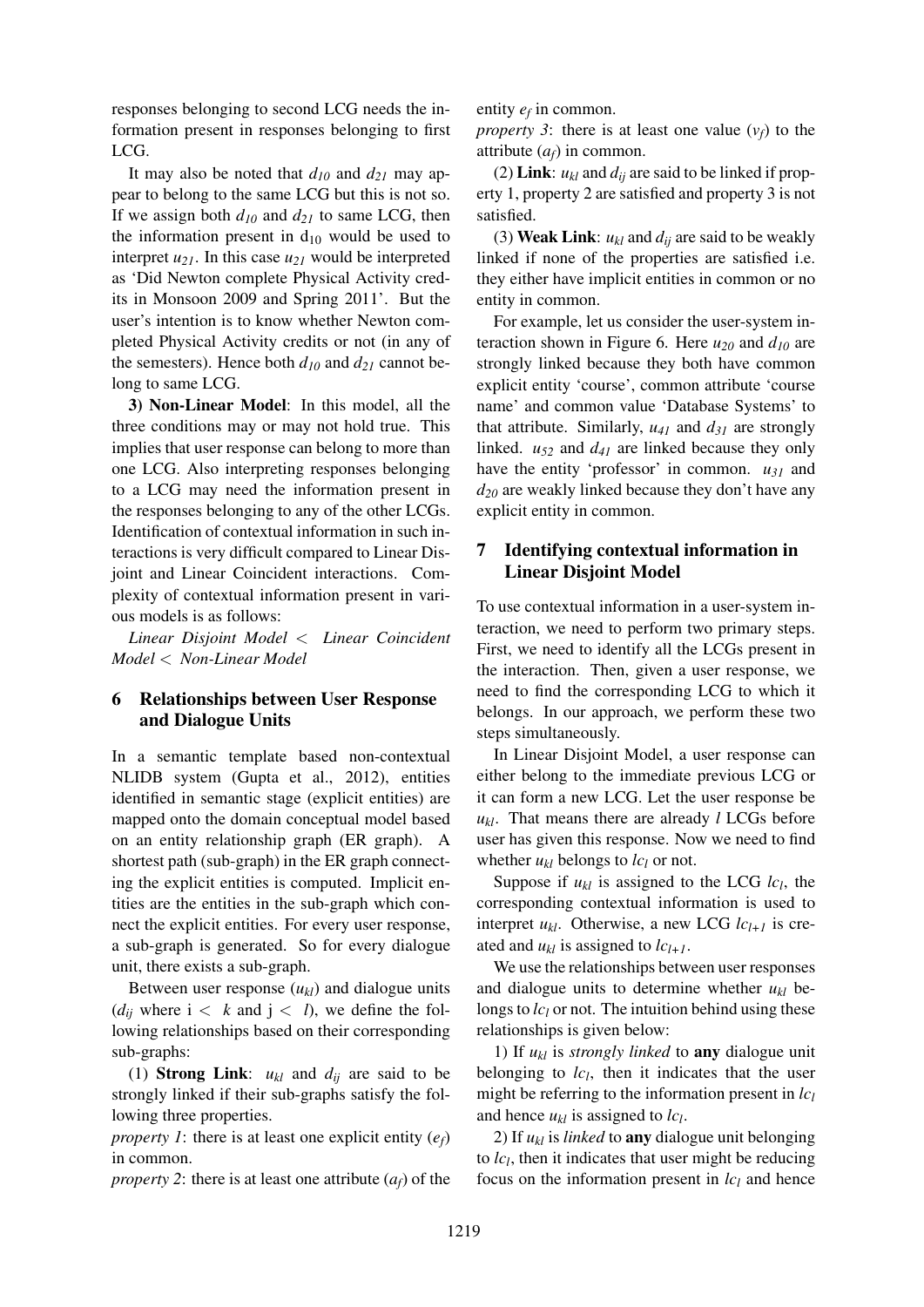the system creates a new LCG  $lc_{l+1}$  and assigns  $u_{kl}$ to  $lc_{l+1}$ . Since reducing focus may not always lead to formation of new LCG, system confirms with user by asking some questions.

3) If  $u_{kl}$  is *weakly linked* to **any** dialogue unit belonging to  $lc_l$ , then it indicates that user might not be referring to the information present in *lc<sup>l</sup>* and hence the information present in *lc<sup>l</sup>* is not used as contextual information. A new LCG  $lc_{l+1}$  is created and  $u_{kl}$  is assigned to  $lc_{l+1}$ .



Figure 6: An example of Linear Disjoint model

For example, let us consider a Linear Disjoint interaction shown in Figure 6. Since *u<sup>20</sup>* and *d<sup>10</sup>* are strongly linked, we use the information present in *d<sup>10</sup>* as the contextual information for  $u_{20}$ . Hence the output will be the names of professors who teach the course 'Database Systems' for UG3 batch.

As *u<sup>31</sup>* and *d<sup>20</sup>* are weakly linked, information present in *d<sup>10</sup>* and *d<sup>20</sup>* are not used as contextual information for  $u_{31}$ . Also a new LCG  $lc_2$  is created and  $u_{31}$  is assigned to  $lc_2$ . Similarly  $u_{41}$  uses information present in  $d_{31}$  as contextual information because they are strongly linked.

As *u<sup>52</sup>* and *d<sup>41</sup>* are linked, the user might be reducing focus on the information present in *lc2*. Hence, *u<sup>52</sup>* is interpreted without using the information present in *lc<sup>2</sup>* as contextual information and later system confirms with user by asking some questions.

#### 8 Experiments and Discussions

We carried out experiments on university related queries. Using the existing non-contextual NLIDB

system (Gupta et al., 2012), we have developed 110 dialogues which cover a wide range of topics such as course registration, seminar talks, credit requirements and cultural events. Each dialogue contains a sequence of user and system responses (or turns). On an average, each dialogue contains about 12 responses, corresponding to a total of 1320 responses.

Out of these 110 dialogues, 40 dialogues are of strongly coherent type, 40 dialogues are of coherent type and 30 dialogues are of weakly coherent type. We found that 96.6% of these dialogues belong to Linear Disjoint Model and 3.4% of the dialogues belong to Linear Coincident Model. We did not find any dialogues belonging to Non-Linear Model. This indicates that the method proposed in this paper is sufficient to identify contextual information in most of the real-time interactions.

|                 | Strong | Links                | Weak     |
|-----------------|--------|----------------------|----------|
|                 | Links  |                      | Links    |
| Strongly Coher- |        | 72.84% 22.89%        | $4.29\%$ |
| ent interaction |        |                      |          |
| Coherent inter- |        | 46.25% 43.75% 10%    |          |
| action          |        |                      |          |
| Weakly Coher-   |        | 34.34% 41.34% 24.34% |          |
| ent interaction |        |                      |          |

Table 1: Average percentage of relationships observed in different types of interactions

Table 1 shows the average percentage of various relationships (proposed in section 6) observed in different types of interactions. In a strongly coherent interaction type, higher percentage of strong links are observed. This is consistent with the definition of strongly coherent interaction. In such an interaction, user interacts with the system with a topic in mind and a goal to achieve. At each stage of the interaction, the user tries to move closer to the goal. Hence, we can expect the user to construct a query (or response) using the information obtained from the previous queries. This also explains the presence of a very small percentage of weak links.

From the definition of coherent interaction type, one would expect a higher percentage of links than strong links. On the contrary, we found almost equal percentage of strong links and links. This is because in a coherent interaction, the user can ask about various details regarding a topic. We can call these details as short term goals (or temporary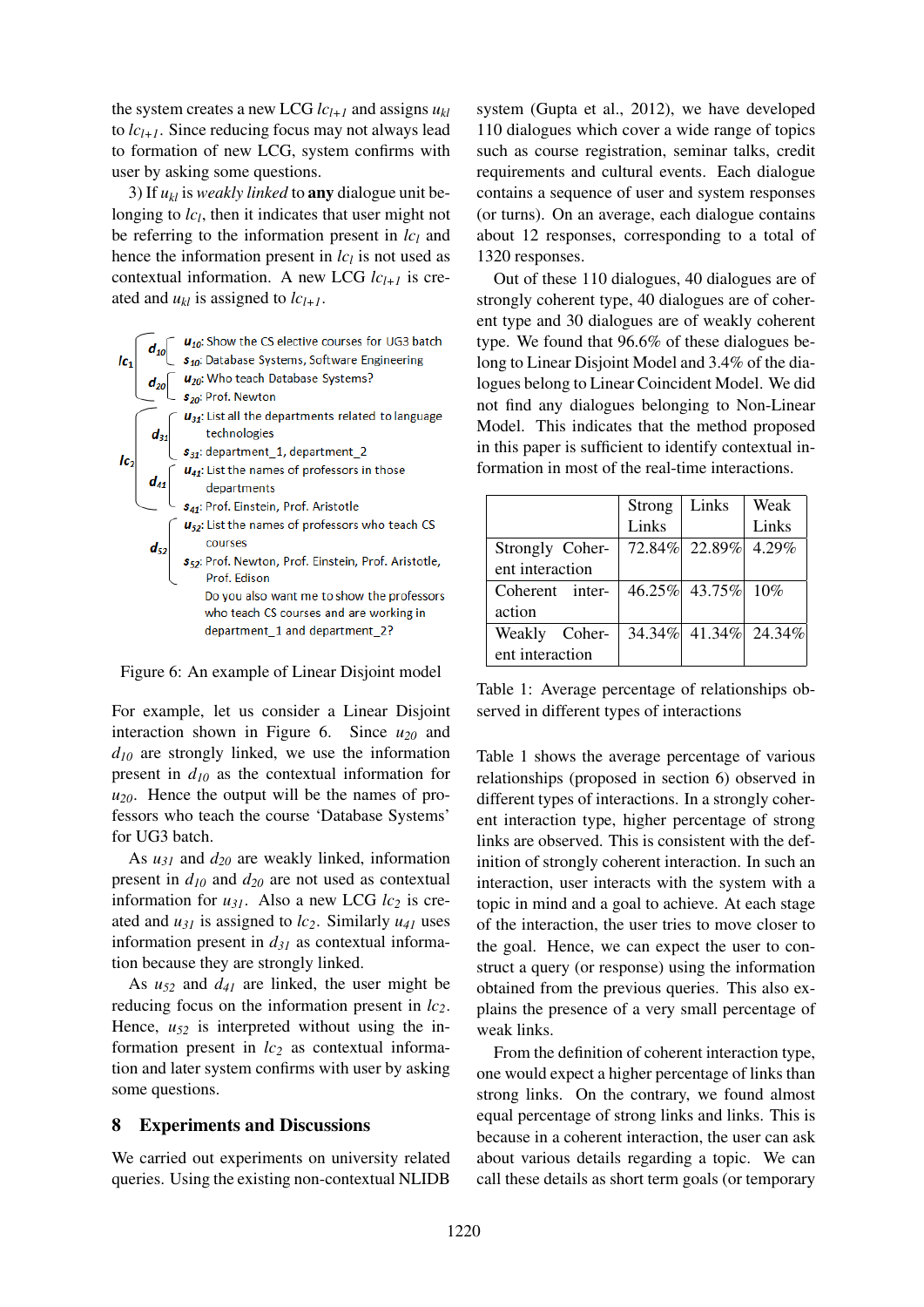goals). In contrast to strongly coherent interaction where user has a single goal (long term goal) to achieve, coherent interaction contains many short term goals.

User may not get an answer for every short term goal in a single query. Hence, we can expect the user to ask multiple queries (but these are much less than the total number of queries used to achieve long term goal) to achieve short term goals. The interaction corresponding to every short term goal have high percentage of strong links than links. Interactions corresponding to every two short term goals are expected to connect with either links or weak links. But since we have a fixed topic, we can expect higher probability for links to connect those short term goals. As there can be many short term goals, percentage of links will be also high.

In a weakly coherent interaction, higher percentage of weak links are observed compared to other two types of interactions. This is because the user neither has topic nor a goal to achieve. Hence, while interacting with the system, the user may randomly pick topics and ask various details related to those topics. Once a topic is chosen, the interaction can be viewed as a coherent interaction. Hence, we can see almost the same percentage of strong links and weak links. Notice that there is a higher probability for interactions with different topics to be weakly linked with each other. As a user may frequently change the topics, we can see the increase in the percentage of weak links.

Table 2 shows the average number of local contexts, average length of local context (i.e. total number of responses in each local context) observed in different types of interactions. As discussed earlier, in a strongly coherent interaction, the user has a fixed and a single goal to achieve. So, we can expect most of the queries to be related to each other. Hence, this type of interactions contain less number of local contexts and each local context has more responses.

Coherent interactions contain many short term goals and each short term goal is expected to contain less number of responses compared to the long term goals present in strongly coherent interactions. So this type of interactions contain comparatively more number of local contexts and smaller average length than strongly coherent interactions.

In weakly coherent interactions, user can change the topics very often and hence contain higher number of local contexts and least average length.

|                      | Number | Length |
|----------------------|--------|--------|
| Strongly Coherent    | 2.2    | 4.67   |
| interaction          |        |        |
| Coherent interaction | 3      | 1.88   |
| Weakly Coherent in-  | 3.83   | 1.43   |
| teraction            |        |        |

Table 2: Average number and average length of local contexts observed in different types of interactions

We applied the method proposed in section 7 to 106 Linear Disjoint dialogues (which constitute 96.6% of the total dialogues). The results obtained are impressive. For each dialogue, we evaluated the percentage of the queries for which the corresponding contextual information has been identified correctly. The contextual information is identified with 100% accuracy for 78 dialogues i.e. our method successfully identified the appropriate context for every user response of those dialogues. The contextual information for 13 dialogues has been identified with 10 to 20% error. 9 dialogues are found with error greater than 40%.

### 9 Conclusion

In this paper we categorized user-system interactions and then proposed three models (Linear Disjoint Model, Linear Coincident Model and Non-Linear Model) depending on the way in which the contextual information can be utilized in the interactions. We proposed a new relationship schema among the responses. Central in our approach is the use of these relationships to identify contextual information in Linear Disjoint interactions. Furthermore, we evaluated our approach on university related queries and the results confirm the viability of the proposed approach. In our corpus, we found that 96.6% of the total interactions are Linear Disjoint interactions. Hence the method proposed in this paper is sufficient to identify contextual information in most of the real-time interactions.

In the future, we plan to investigate how to identify the model of an interaction. We also intend to identify contextual information in Linear Coincident interactions and Non-Linear interactions.